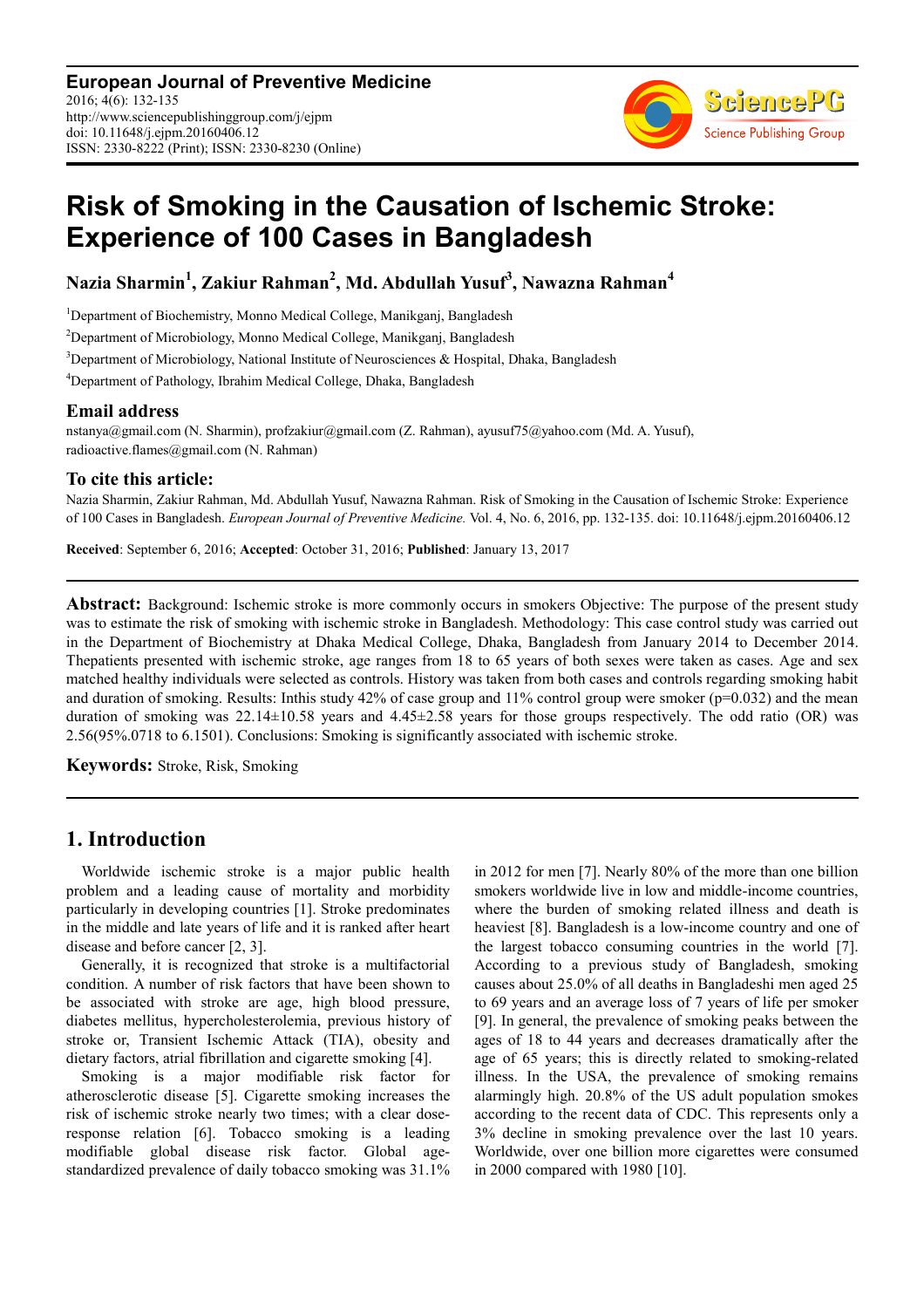Risk of stroke is more in current smoker than the exsmoker. The mechanism by which smoking is thought to increase the likelihood of ischemic stroke include increased fibrinogen level and platelet adhesiveness and reduced cerebral blood flow mainly due to atheroma formation and higher blood viscosity in chronic smokers [11].

Tobacco-use results in both health hazards and economic costs, that is large and growing [12, 13]. Due to its easy accessibility and social acceptability, there are now more young women and teenagers having access to cigarettes and hence getting addicted. Its losses are uncountable. Some losses are directly related and some related indirectly. Smoking affects individual smoker, his or her family and society as a whole. Significant costs are being used for medicine purpose. It reduces the strength of individuals working capacity. As tobacco smoking is becoming a threat of the health of population and an economic burden, use of tobacco is not stopped and no anti-smoking efforts are made in Bangladesh [14]. Therefore, the relationship between smoking and the risk of ischemic stroke in the population of Bangladesh is to asses. Thus the purpose of the present study was to estimate the risk of smoking with ischemic stroke.

### **2. Methodology**

This case control study was carried out in the Department of Biochemistry at Dhaka Medical College, Dhaka, Bangladesh from January 2014 to December 2014. Ethical clearance from the concerned departments and authorities was taken. A total number of 100 study subjects were taken of which 50 subjects presented with ischemic stroke were considered as case and the rest age and sex matched 50 healthy volunteers were taken as control. Cases were the patients who clinically suffered from ischemic stroke confirmed by computerized tomography (CT) scan of brain attending in the Medicine unit of Dhaka Medical College Hospital, during the study period. Apreformed data collection sheet was used to collect information regarding age, family history of stroke, history of hypertension and diabetes mellitus, smoking history with duration,relevant drug history, the height and weight of individuals to calculate Body Mass Index (BMI). Then, mean values of the quantitative variables were compared between case and control by Student's [*t*-test] and expressed as mean±SD. Categorical variables were analyzed by using Chi square test. Finally, results were analyzed statistically in SPSS version 20. For all statistical analysis,  $p$  value  $\leq 0.05$  was considered as significant.

# **3. Results**

A total number of 100 subjects were recruited for this study of which 50 ischemic stroke patients were considered as cases and the rest 50 were taken as healthy controls. In this study, there was no statistically significant difference of mean age between two groups ( $p=0.124$ ). The mean $\pm$ SD of BMI was significantly higher in cases than that of controls (p=0.002), (Table 1).

*Table 1. Demographic Characteristics of the Subjects.* 

| <b>Variables</b>         | Case (mean+SD)   | Control (mean+SD) | P value  |
|--------------------------|------------------|-------------------|----------|
| Age (years)              | $56.54\pm12.18$  | $53.34\pm7.98$    | $0.124*$ |
| BMI (Kg/m <sup>2</sup> ) | $27.25 \pm 3.25$ | $25.38\pm2.57$    | $0.002*$ |

\*Significance (p<0.05)

Males were predominant in both case and control group. The gender difference between case and control was not statistically significant (p=0.414) (Table 2).

*Table 2. Gender Difference of Study Population.* 

| Sex    | Case          | Control       | Total          | P value   |
|--------|---------------|---------------|----------------|-----------|
| Male   | 32(64%)       | $28(56\%)$    | $60(60.0\%)$   |           |
| Female | $18(36\%)$    | 22(44%)       | $40(40.0\%)$   | $0.414**$ |
| Total  | $50(100.0\%)$ | $50(100.0\%)$ | $100(100.0\%)$ |           |

\*\*Chi square test was done to measure the level of significance $(p<0.05)$ 

In this study, 42% patients of case group and 11% respondents of control group were smoker. Statistically significant difference was observed between two groups regarding the habit of smoking (p=0.032). Here, OR= 2.56 (95%CI 1.0718 to 6.1501), risk of ischemic stroke is 2.56 times more in smokers than non-smokers (Table 3).

*Table 3. Distribution of study subjects by smoking habit.* 

| Smoker | Case          | Control       | Total          | P value  |
|--------|---------------|---------------|----------------|----------|
| Yes    | 21(42.0)      | 11(22.0)      | $32(32.0\%)$   |          |
| No     | 29(58.0)      | 39(78.0)      | $68(68.0\%)$   | $0.032*$ |
| Total  | $50(100.0\%)$ | $50(100.0\%)$ | $100(100.0\%)$ |          |

\*Chi square test was done to measure the level of significance ( $p$  < 0.05).

In case group, mean duration of smoking was  $22.14 \pm 1$ 10.58 years and in control groups it were 4.45±2.58 years. Statistically significant difference was observed between two groups regarding the duration of smoking (p=0.001) (Table 3).

*Table 4. Distribution of study subjects by meanduration of smoking.* 

| <b>Duration of</b>                | Case              | Control            | P value |
|-----------------------------------|-------------------|--------------------|---------|
| Smoking                           | (mean+SD)         | $(\text{mean+SD})$ |         |
| Mean duration of<br>smoking (yrs) | $22.14 \pm 10.58$ | $4.45 \pm 2.58$    | < 0.001 |

\*\*Chi square test was done to measure the level of significance; Significance =  $(p< 0.05)$ .

#### **4. Discussion**

In the present study an association of smoking with ischemic stroke has been studied in Bangladeshi population at a tertiary care hospital. In this study, the mean age of the case and control groups are nearly similar this indicates that the two groups are in nearest age with more or less similar SD. Furthermore, the SD is also narrow. Thus this shows the two groups study population is age matched. Another study done by Abu-Odah et al [15] in European Gaza Hospital, revealed that the mean age of cases were 54.74 years and that of controls were 53.22 years. Statistically no significant (p=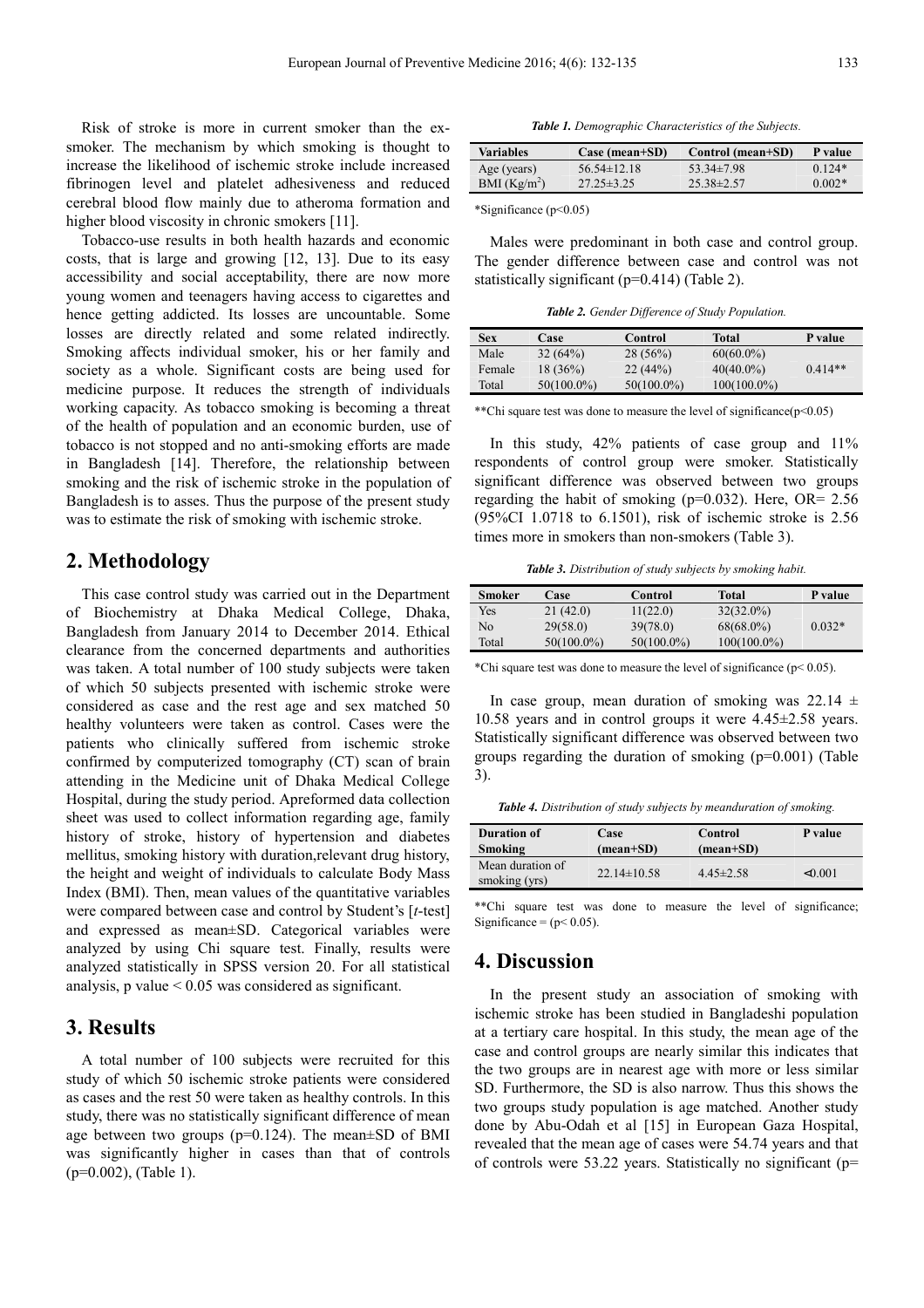0.279) difference was found between case and control groups.

Among the study subjects, male: female ratio in case: 1.8: 1; male: female ratio in control: 1.3:1; the sex of case and control were matched. In most age groups except older adults, stroke is more common in men than women. Stroke incidence rate is 1.25 times greater in men. But because of longer life span of women, more women than men die of stroke each year [11]. In Bangladesh, females in comparison to males are more neglected due to low socioeconomic condition. Therefore, very few number of female stroke patients can reached to the hospital for better outcome than male.

Smoking is an important modifiable risk factor for ischemic stroke. Smoking appears to be involved in the pathogenesis of stroke via two mechanisms. First, smoking can cause direct damage to the vasculature, altering both its architecture and function. Second, smoking has effects on hemodynamic factors within the circulation [16].

Smoking nearly doubles the risk of ischemic stroke of an individual. Inhalation of tobacco smoke contains over 7,000 toxic chemicals including carbon monoxide, formaldehyde and hydrogen cyanide [17]. These chemicals are transferred from lungs to bloodstream and causes changes and damaging of cells all around the body and thereby increases the stoke risk. Smoking also reduces the HDL-C level and increases the bad cholesterol (LDL-cholesterol) level in blood and increase smoker's risk of developing atherosclerosis [17]. Smoking is believed to induce the development of atherosclerosis by initiating endothelial injury due to either the production of oxygen radicals or via direct toxic effects of cigarette smoke constituents. Even brief exposure to cigarette smoke has been found to activate leukocytes, stimulating the release of the pro-coagulant, von Willebrand Factor (vWF) and causing endothelial damage [18].

Smoking is a higher risk factor of developing cerebral ischaemic events in two ways. First, due to a reduced ability to respond to alteration in perfusion pressure, and second, due to lack of distensibility of the arterial wall as a result of endothelial dysfunction. Kool et al [19] found that blood pressure and heart rate were significantly increased following smoking, whereas carotid artery distensibility was significantly decreased. It was postulated that the increased wall stiffness, blood pressure and heart rate could cause an increase in load on the vessel wall, which could lead to plaque rupture and acute ischemic events. This is particularly relevant in light of evidence that smokers have increased levels of atherosclerosis.

Smoking causes increased fibrinogen level and platelet adhesiveness and reduced cerebral blood flow mainly due to atheroma formation and higher blood viscosity in chronic smokers [11]. The more one smokes, the more increases the stroke risk. If a person smokes 20 cigarettes per day, risk of developing ischemic stroke is six times more than nonsmoker [17]. Major risk is reduced within 2 to 4 years after cessation of smoking. This reduction in risk occurs throughout all age spans and in heavy as well as in moderate

smokers [11].

The result of the current study showed that 42.0% cases of ischemic stroke and 11% respondents of control group were smoker. Significant difference was observed between two groups regarding smoking habit (p=0.032). Another study done by Kirtania et al [20], in Bangladesh revealed that 56.66% patients of case group and 53.33% volunteers of control group were smoker. But there was no statistically significant difference was observed regarding smoking habit.

In the current study among cases, mean duration of smoking was  $22.14 \pm 10.58$  years and in control group, 4.45±2.58years respectively. Statistically highly significant difference was observed between two groups regarding the duration of smoking  $(p=<0.001)$ . Another study done by Jalaluddin et al [21], in Bangladeshi population revealed that duration of smoking is significantly longer  $(p<0.01)$  in ischemic stroke patients (35.26±9.97 years) than the control group (24.12±7.32 years).

## **5. Conclusion**

In conclusion, prolong duration of smoking are significantly associated with ischemic stroke. Therefore, this study suggests that smoker subjects should give up smoking immediately to reduce the risk of developing stroke. Prevention still remains the most effective way of reducing the impact of stroke.

## **References**

- [1] Rajput MR, Lakhair MA, Shaikh MA, Rind MS, Bano R. C-Reactive Protein (CRP) and other risk factors in acute ischemic stroke patients. JLUMHS 2011; 10 (3): 131-133.
- [2] Kaur J, Prabhu KM, Thakur LC. Serum magnesium levels in ischemic cerebrovascular disorders: a case- control pilot study in north Indian population. JPBMS 2012; 17: 1-4.
- [3] Darvishi L, Hariri M, Hajishafiei M, Ghasemi S, Maghsoudi Z, Askari G, et al. Comparison of fat intake between patients with stroke and normal population. J Res Med Sci 2013; 18(1): 1-50.
- [4] Donnan GA, Fisher M, Macleod M, Davis SM. Stroke. Lancet 2008; 371:1612-1623.
- [5] Jauch EC. Ischemic stroke [Internet]. 2014 [updated 2015 Jan 20; cited 2014 Sep 10]. Available from: http://emedicine.medscape.com/article/1916852 overview#a0156
- [6] MacMahon S, Rodgers A. The epidemiological association between blood pressure and stroke: implications for primary and secondary prevention. Hypertension Res 1994; 17: S23- S32.
- [7] Ng M, Freeman MK, Robinson M, Dwyer-Lindgren L. Smoking prevention and cigarette consumption in 187 countries, 1980-2012. JAMA 2014; 311: 183-92.
- [8] World Health Organization, 2014. WHO report on the global tobacco epidemic.